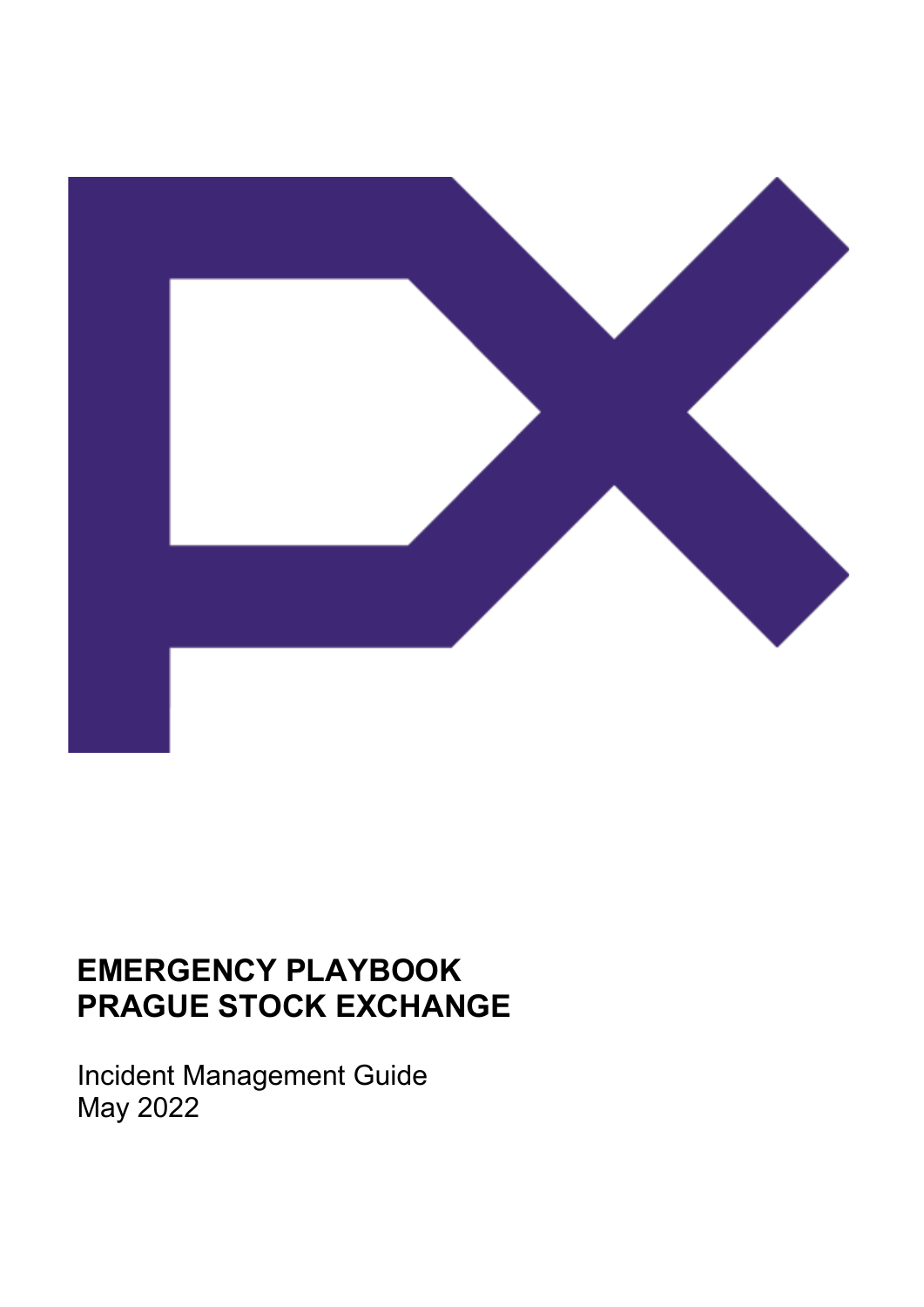

## **Table of contents**

| 1     |       |  |  |  |  |
|-------|-------|--|--|--|--|
| 2     |       |  |  |  |  |
| 3     |       |  |  |  |  |
|       | 3.1   |  |  |  |  |
|       | 3.2   |  |  |  |  |
| 4     |       |  |  |  |  |
|       | 4.1   |  |  |  |  |
|       | 4.2   |  |  |  |  |
|       | 4.3   |  |  |  |  |
| 5     |       |  |  |  |  |
|       | 5.1   |  |  |  |  |
|       | 5.2   |  |  |  |  |
|       | 5.3   |  |  |  |  |
|       | 5.3.1 |  |  |  |  |
|       | 5.3.2 |  |  |  |  |
| 5.3.3 |       |  |  |  |  |
|       | 5.4   |  |  |  |  |
|       | 5.5   |  |  |  |  |
| 6     |       |  |  |  |  |
| 7     |       |  |  |  |  |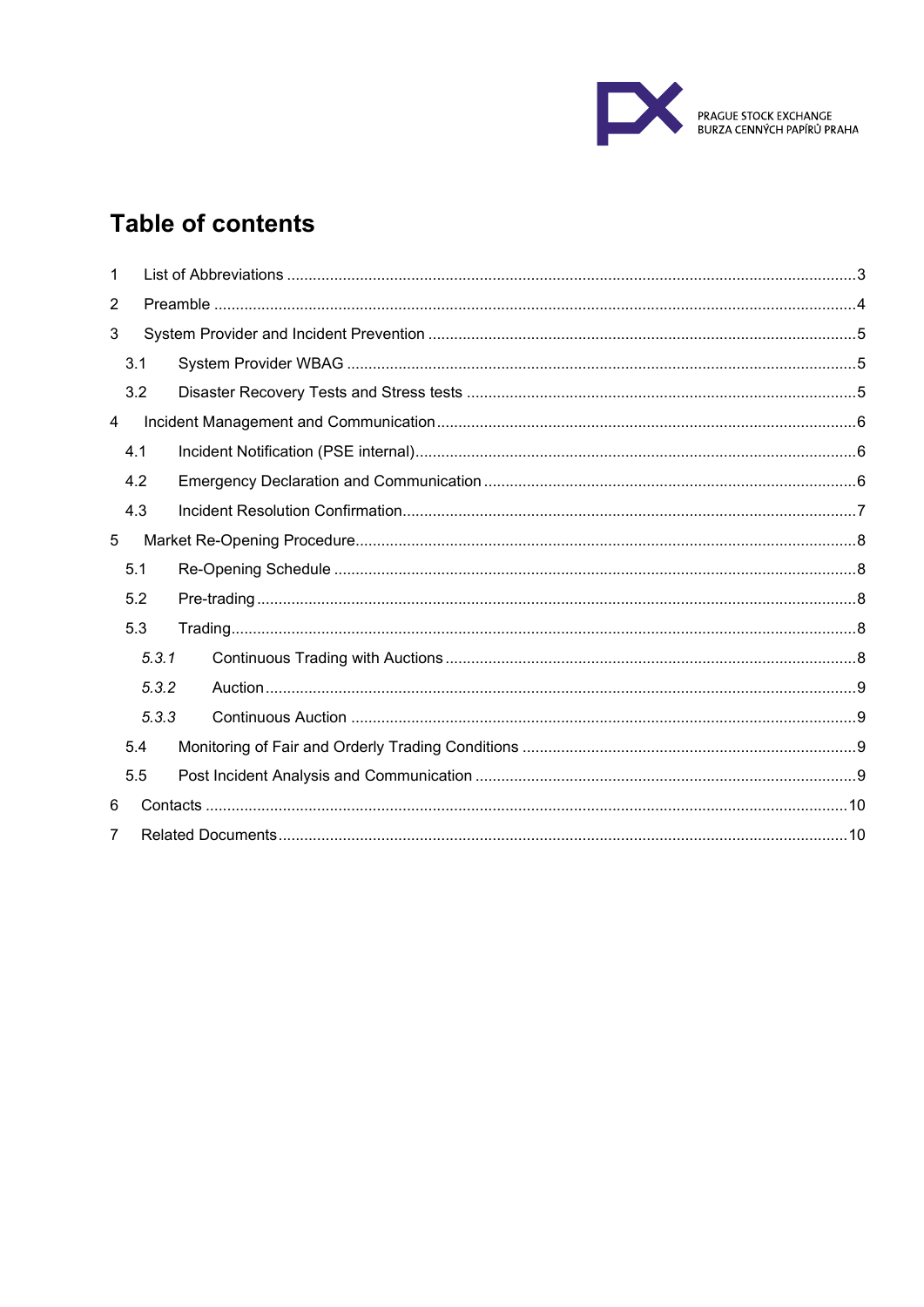

## <span id="page-2-0"></span>**1 List of Abbreviations**

The table below shows all the abbreviations and definitions used in this document.

| ADH.        | Alliance Data Highway                                   |
|-------------|---------------------------------------------------------|
| <b>ASP</b>  | <b>Application Service Provider</b>                     |
| <b>DBAG</b> | Deutsche Börse Group                                    |
| <b>FWB</b>  | Frankfurter Wertpapierbörse                             |
| GUI         | <b>Graphical User Interface</b>                         |
| <b>IIS</b>  | Internal Information System                             |
| <b>ISV</b>  | Independent Software Vendor                             |
| <b>MDI</b>  | Market Data Interface                                   |
| MiFID II    | Markets in Financial Instruments Directive (2004/39/EC) |
| <b>NCA</b>  | <b>National Competent Authority</b>                     |
| <b>PSE</b>  | Prague Stock Exchange                                   |
| <b>RDA</b>  | Reference data Alliance                                 |
| <b>WBAG</b> | Wiener Börse AG                                         |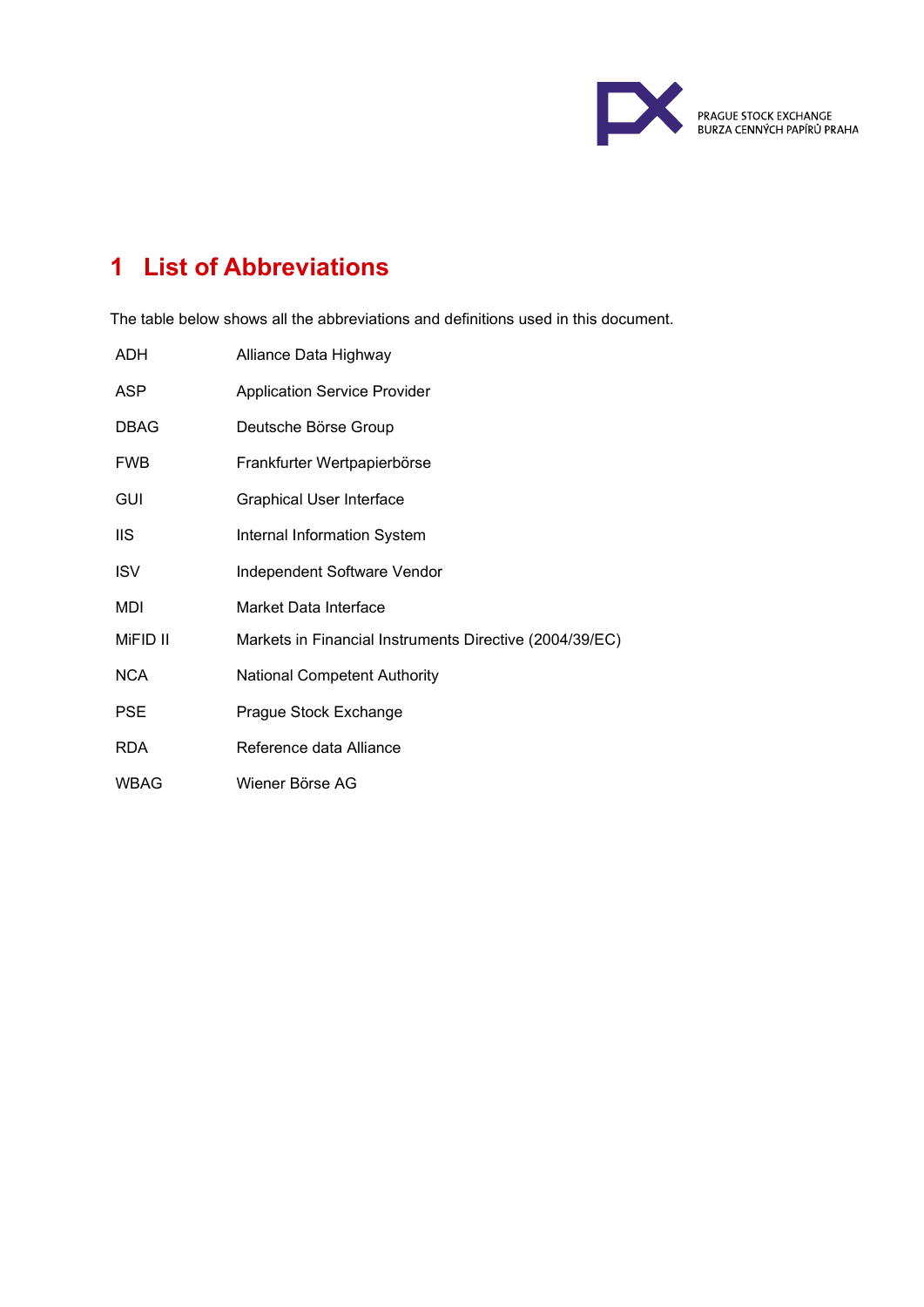

### <span id="page-3-0"></span>**2 Preamble**

The document provides an overview of how Prague Stock Exchange deals with a technical malfunction of the Xetra® T7 trading system that requires a "Market Halt" (Trading Stop). It also describes how Prague Stock Exchange will communicate in such cases and how trading is resumed.

The trading system Xetra® T7 of PSE is operated by the system provider WBAG/DBAG, who rely on stable and resilient systems and aims to minimize disruptions and uncertainties.

MiFID II, and in particular Articles 47 and 48, set out the framework defining the requirements for trading venues to ensure the resilience of systems and orderly trading. Prague Stock Exchange complies with these requirements through the service levels contractually agreed with WBAG and thus ensures a high availability of the trading system Xetra**®** T7.

In the event of a technical incident, PSE has implemented processes and communication guidelines with all parties involved to minimize the impact of an incident and to resolve the problem quickly. Transparent and timely communication towards the trading participants is a key point in this process.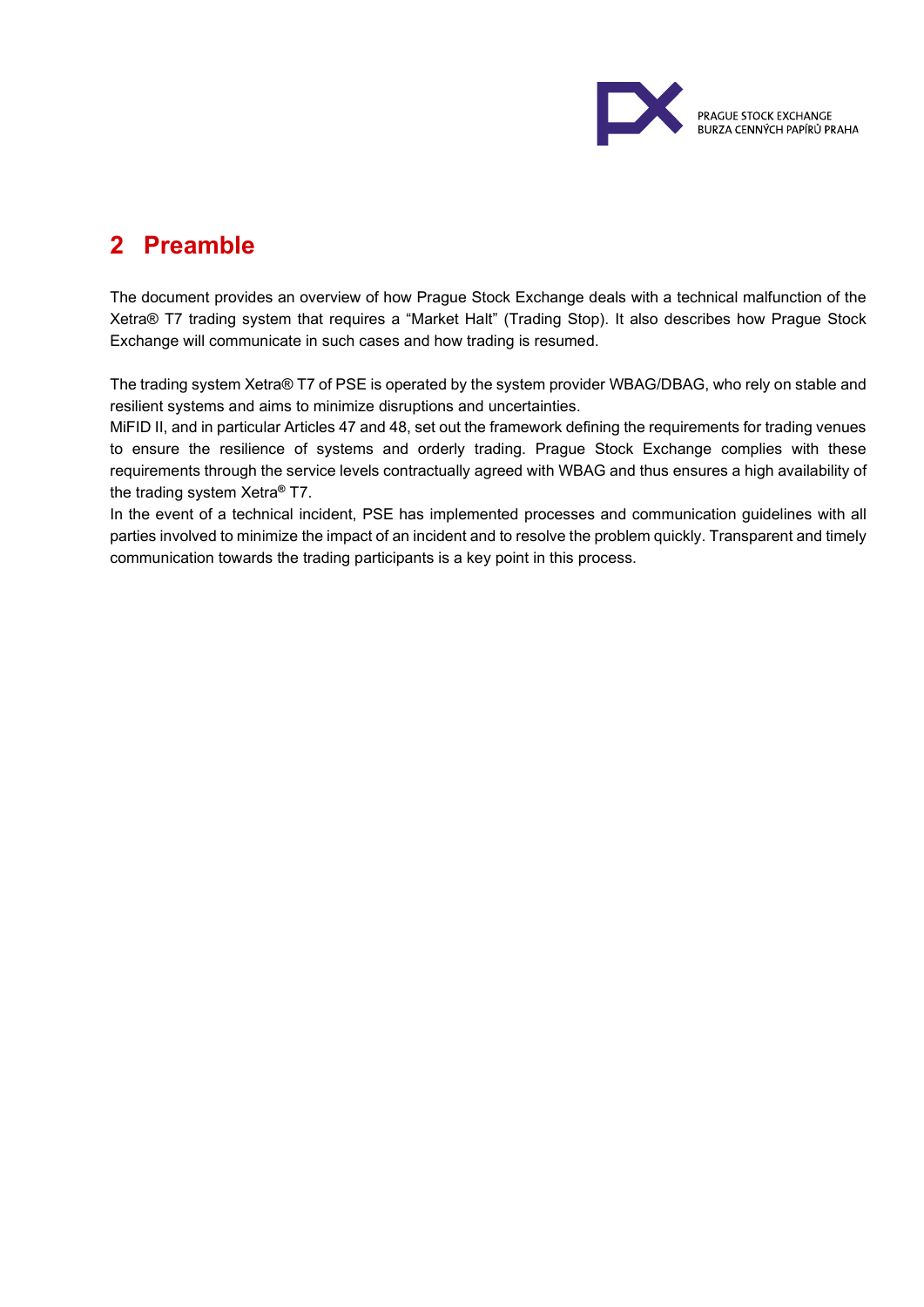

## <span id="page-4-0"></span>**3 System Provider and Incident Prevention**

The Xetra® T7 system is based on state-of-the-art technology and a robust and resilient architecture that is continuously improved. It is a main goal for a provider to avoid any system issues and to ensure the highest possible system availability.

The Xetra® T7 is a trading system, which is provided and supported by WBAG.

#### <span id="page-4-1"></span>**3.1 System Provider WBAG**

The Xetra**®** T7 trading system of PSE is operated and provided by WBAG on the same platform as the T7**®** trading system for DBAG and also for EUREX and FWB. WBAG provides for PSE remote connection to the Xetra**®** T7 trading system (primary and back up connection), index calculation, ADH Market Data Distribution to Data Vendors as well as RDA (Reference Data Alliance) and ALAMO.WIN as a main surveillance system of PSE.

The core features of the trading system resilience were designed to ensure data integrity as well as maximum availability and to reduce the likelihood of technical incidents considerably by

- Redundency of Core Elements
- **Physical Separation in two separated Data Center Rooms**
- Separate Disaster Recovery System

#### <span id="page-4-2"></span>**3.2 Disaster Recovery Tests and Stress tests**

Wiener Börse is preparing comprehensively for handling an emergency situation. On the one hand, disaster recovery tests (DR tests) involving the Xetra® T7 Production Environment are carried out at least once per year, and on the other hand, focus days where different scenarios are tested are regularely executed in the Xetra® T7 Simulation Environment. The Xetra® T7 Simulation Enironment is available continuously and allows PSE and all trading participants to test their trading systems in normal and abnormal conditions.

PSE takes part in the regular "Disaster Recovery" tests organized by WBAG. During these tests is tested system connectivity in production and simulation environment. These tests are organized for PSE and also for PSE members/trading participants.

In case of Stress tests is tested capacity of the trading system, when members of PSE send high number of orders to the trading system. Stress tests are organised by PSE. Stress tests parameters are given by MIFID II Article 48 - Systems resilience, circuit breakers and electronic trading and subsequently and also by RTS 7.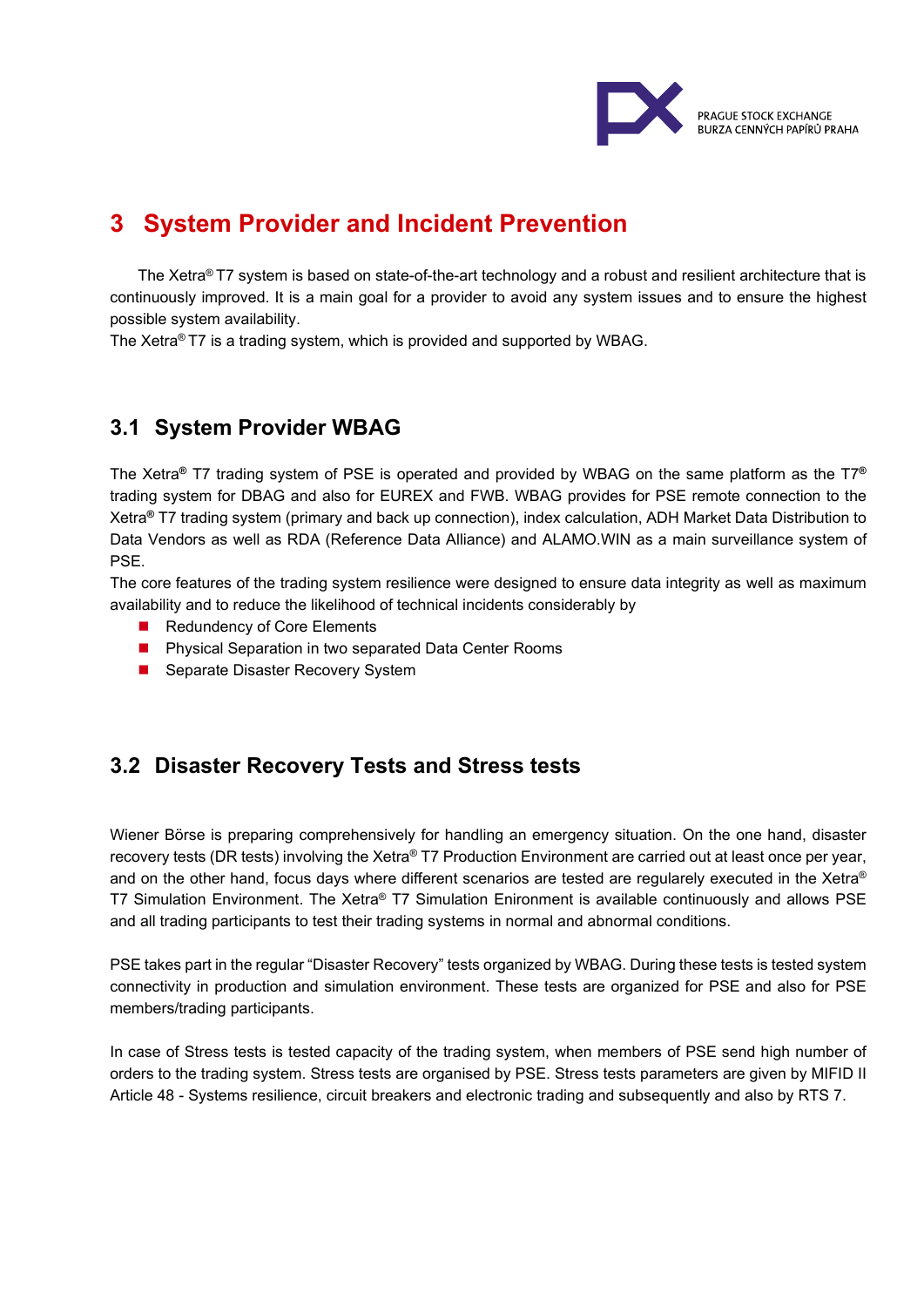

### <span id="page-5-0"></span>**4 Incident Management and Communication**

When a technical incident is detected, predefined procedures are activated to enable problem resolution. An immediate communication process with WBAG is started and also communication with PSE members is triggered. As soon as the problem has been identified, and resolved and the systems are available for trading again, all relevant parties are informed by PSE.

If a "Market Halt" has been initiated due to the technical incident, a "new" schedule of trading hours for the resumption of trading will also be published.

### <span id="page-5-1"></span>**4.1 Incident Notification (PSE internal)**

When a technical incident is detected, responsible person from PSE trading department immediatelly contact Vienna Technical support via:

- telephone Technical support HotLine and
- $\Box$  open a "Ticket" via special support communication channel SupLog.
- **Informe also PSE IT operation**

Vienna Technical support HotLine can be used also by PSE members

#### <span id="page-5-2"></span>**4.2 Emergency Declaration and Communication**

As soon as an overview on affected parts of the Xetra T7 system has been gained a respective "Emergency Situation" may be declared by WBAG depending on the severity of the incident immediate communication processes are triggered to inform affected PSE members and their ASPs, ISVs, Data Vendors, The Czech National Bank as a national regulator and public investors via pre-defined communication channels as follows:

- Emails and phone IIS approved contact list
- **PSE** website in section "NEWS"
- News Board a part of trading system, only in case of technical possibility to use it. The information is spread accross the whole PSE market at one moment.
- $\blacksquare$  PSE Spokesperson for individual public information requests
- **Twitter**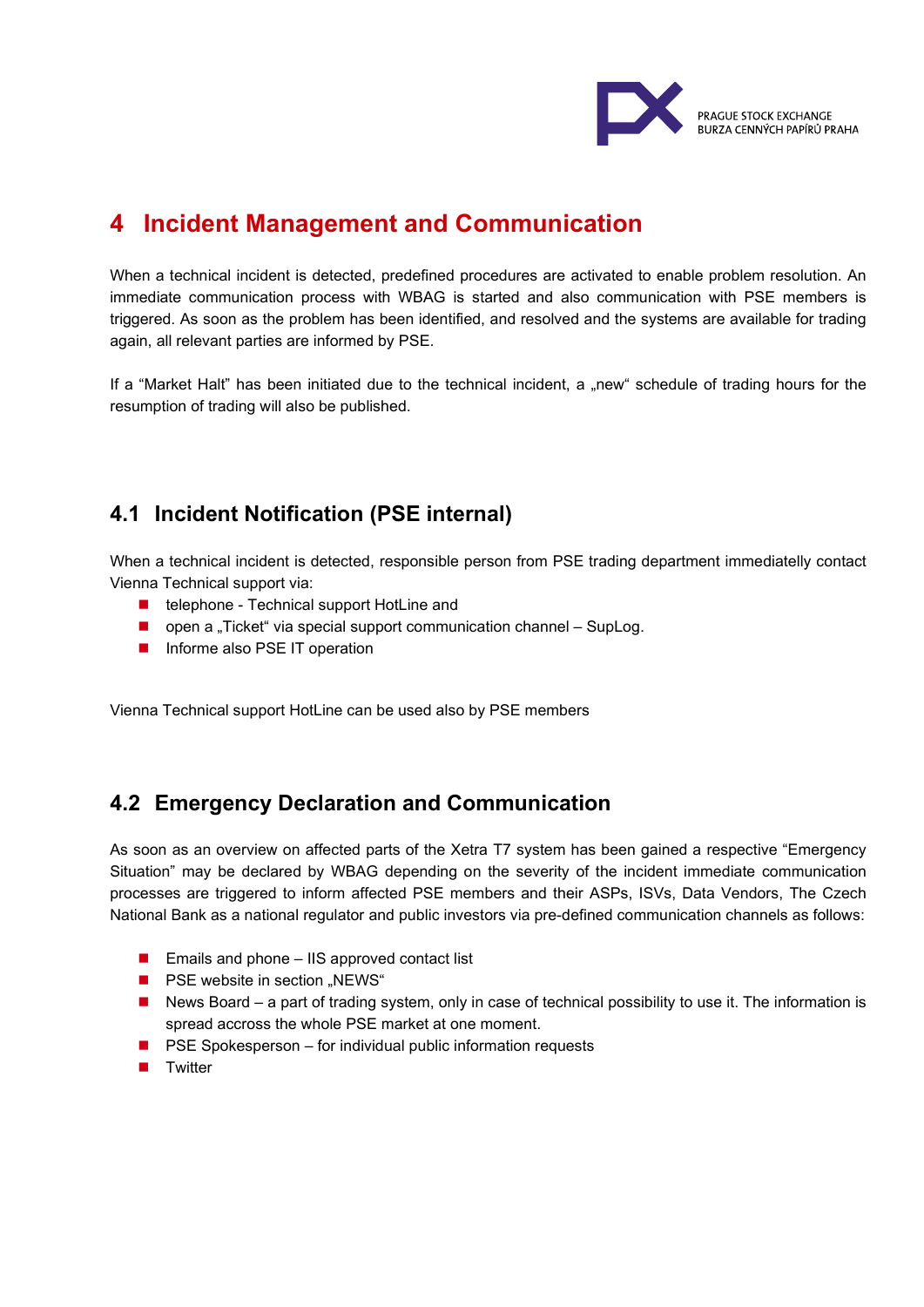

### <span id="page-6-0"></span>**4.3 Incident Resolution Confirmation**

When is the situation related to outage solved, PSE receives confirmation from WBAG about the possibility to re-start trading procedures and its timing.

The incident communication with WBAG takes place via individual communication channels – SupLog, email,phone.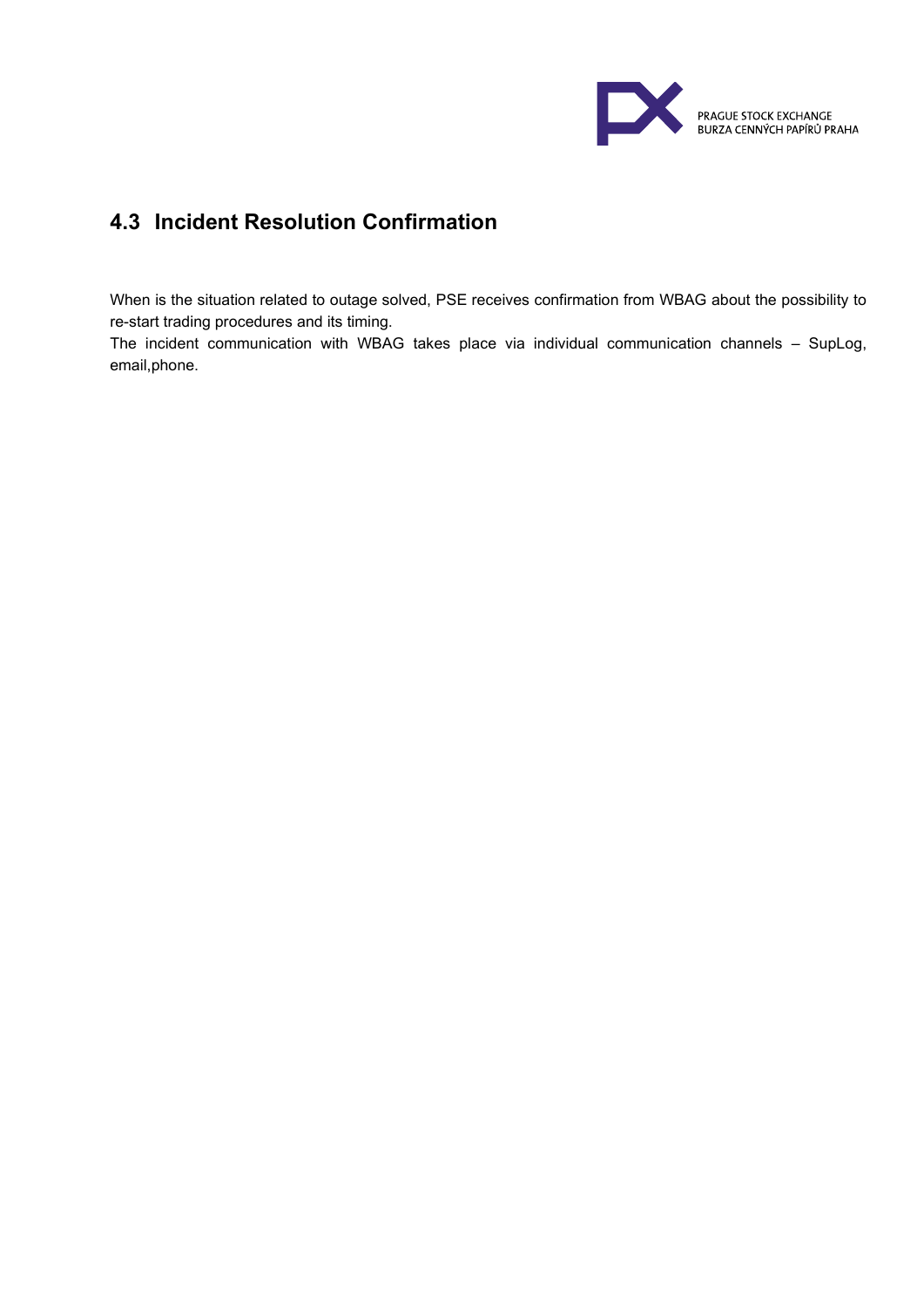

## <span id="page-7-0"></span>**5 Market Re-Opening Procedure**

Once the issues have been solved and the Xetra® T7 trading system is available again the market re-opens with standardized pre-trading and auction phases. It needs to be emphasized, that non-persistent orders and quotes will be deleted automatically because of a Market Halt procedure.

#### <span id="page-7-1"></span>**5.1 Re-Opening Schedule**

PSE will inform all trading participants in good time (at least 15-20 minutes before re-open) about the resumption of trading and the planned re-opening schedule incl. the respective times for the various instrument states. In more or less all cases, the products will be switched to pre-trading first.

The decision about the re-opening schedule is made by CEO or deputy CEO of PSE.

The communication will take place via

- $\blacksquare$  Emails and phone IIS approved contact list
- **PSE** website in section "NEWS"

#### <span id="page-7-2"></span>**5.2 Pre-trading**

The resumption of trading in Xetra® T7 takes place in the first step by switching the products into Pre-Trading. During Pre-Trading, Trading Participants can reconnect their systems, reconcile orders and trades (order book restatement) and place, modify or delete orders or quotes, etc. No trading takes place during pre-trading.

#### <span id="page-7-3"></span>**5.3 Trading**

At the end of the pre-trading phase, the product state switches to the trading and commences with an initial auction.

#### <span id="page-7-4"></span>*5.3.1* **Continuous Trading with Auctions**

When trading is resumed, an auction usually lasts 5-10 minutes. As soon as the auction is over, the products are switched to continuous trading.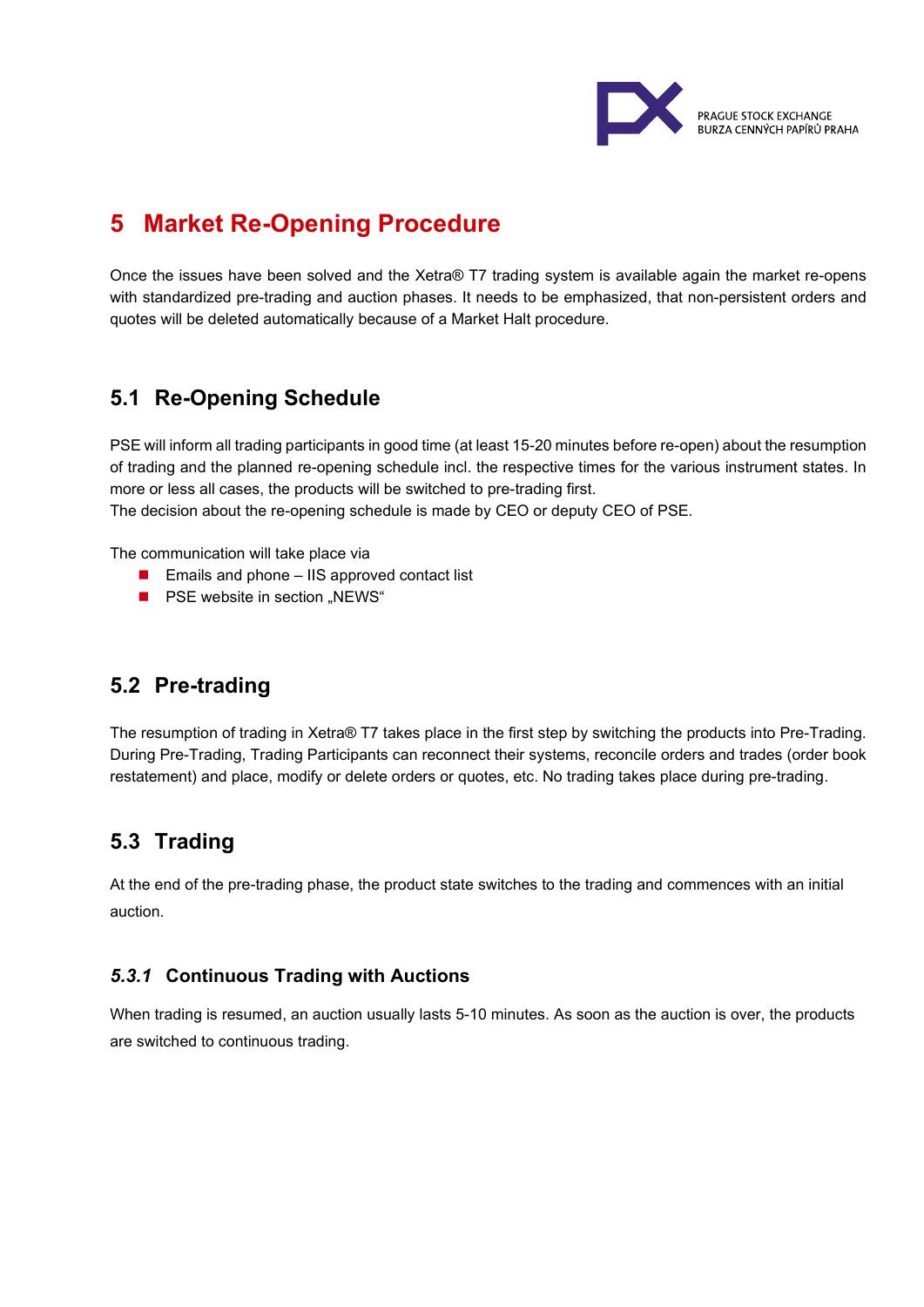

#### <span id="page-8-0"></span>*5.3.2* **Auction**

If trading can be resumed in time before the scheduled times of the auction, then trading will take place according to the normal schedule. In all other cases, PSE will announce the exact time schedules. In special cases, PSE may also decide to cancel trading without refund on the day of the technical problem.

#### <span id="page-8-1"></span>*5.3.3* **Continuous Auction**

Trading (Pre-call phase) is usually resumed shortly after the start of Pre-trading phase of this trading model. In special cases, PSE may also decide to cancel trading (the resumption of trading) without refund on the day of the technical problem.

### <span id="page-8-2"></span>**5.4 Monitoring of Fair and Orderly Trading Conditions**

It is the task of a trading venue to ensure fair and orderly trading conditions. PSE carefully monitors the market status and activities in the market. This means that PSE regularly monitors the number of connected trading participants and their respective market share, the general as well as incoming calls of the trading participants (e.g. reporting of anomalies). These are all factors for assessing market quality and proper trading conditions.

If PSE identifies adverse situations (e.g. incorrect market data distribution during ongoing trading) that could lead to unfair and improper trading conditions, PSE will interrupt trading (Market Halt). Trading will only be resumed when fair and orderly trading conditions have been restored.

As a rule, trades are deemed to have been concluded when the legally binding trade confirmation has been sent by the Xetra® T7 system and is available there after the technical problems have been resolved and pretrading has been achieved.

### <span id="page-8-3"></span>**5.5 Post Incident Analysis and Communication**

After the Incident is resolved, the root cause and the impact of the incident is analyzed. The involved system suppliers are asked for statements with the results of their own incident analyzes. Based on this, WBAG prepares a detailed incident report, which is forwarded to the NCA (FMA) and, if affected, its Partner Exchanges.